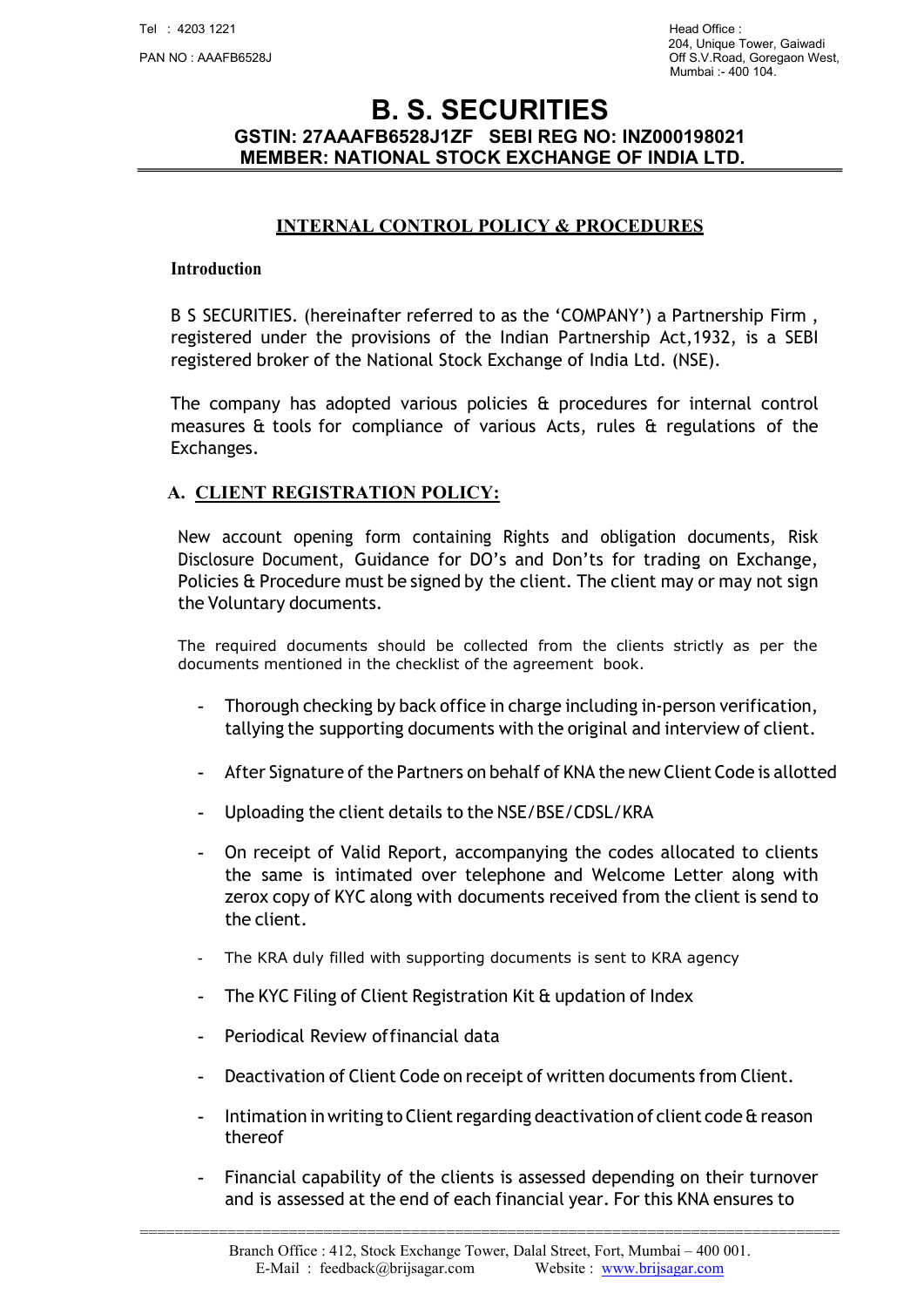204, Unique Tower, Gaiwadi يو 204, 2014 204, Unique Tower, Gaiwadi<br>Off S.V.Road. Goregaon We Off S.V.Road, Goregaon West, Mumbai :- 400 104.

# B. S. SECURITIES GSTIN: 27AAAFB6528J1ZF SEBI REG NO: INZ000198021 MEMBER: NATIONAL STOCK EXCHANGE OF INDIA LTD.

- update the financial information of the active clients. Financial statements for all corporate clients who are active are collected.

Apart from this the company has started from November 2009 to review the delivery turnover of clients on monthly basis and acts on it as per their policy mentioned in their Prevention of Money Laundering Act (PMLA) Procedures.

Walk in Clients: The company has decided not entertain Walk In Clients. All clients / would be Clients are required to submit proper references or introducers.

Financial Documentation: All clients are required to submit updated financial data, namely, their Balance Sheet, Salary Income Certificate. In case of re‐activation of UCC, the clients are also required to submit written request. Clients, specially operating in F&O Segment are compulsorily required to submit their latest financial position every year without fail.

Maker & Checker Concept: The Company appoints different person for checking CRF/data submitted by client and data entered in computer for uploading to master file & the Exchanges. Even after uploading of data, the compliance officer checks the data entered from the CRF. All blank spaces in the CRF is crossed by the compliance officer, if found not crossed by the client.

Closure of Client Accounts/ Dormant Accounts: Clients accounts are closed either by client himself or action initiated by the company. On receipt of written request from the client, the compliance officer deactivates the client code in its front & back office. CRF form is marked closed only after proper verification of client's ledger account & clearance received from accounts department regarding dues & margin. Moreover written communication is also sent to client accompanying closure of his account.

Client's accounts are also closed on action initiated by the company in the following cases:

- a. If client fails to meet his obligation within stipulated time or time provided by the company
- b. If clients fails to provide proper documents as required under SEBI rules & regulations even after repeated request by the company.
- c. If client is declared fugitive under any law in India or abroad.
- d. If client is declared insolvent under any law in India or any criminal cases are filed or pending and such information is not disclosed at the time of registration with the company

The company also mark all inoperative client account as 'dormant' till the same is closed or reactivated after written request is received from the client. UCC allotted to closed account is not used for any other new client.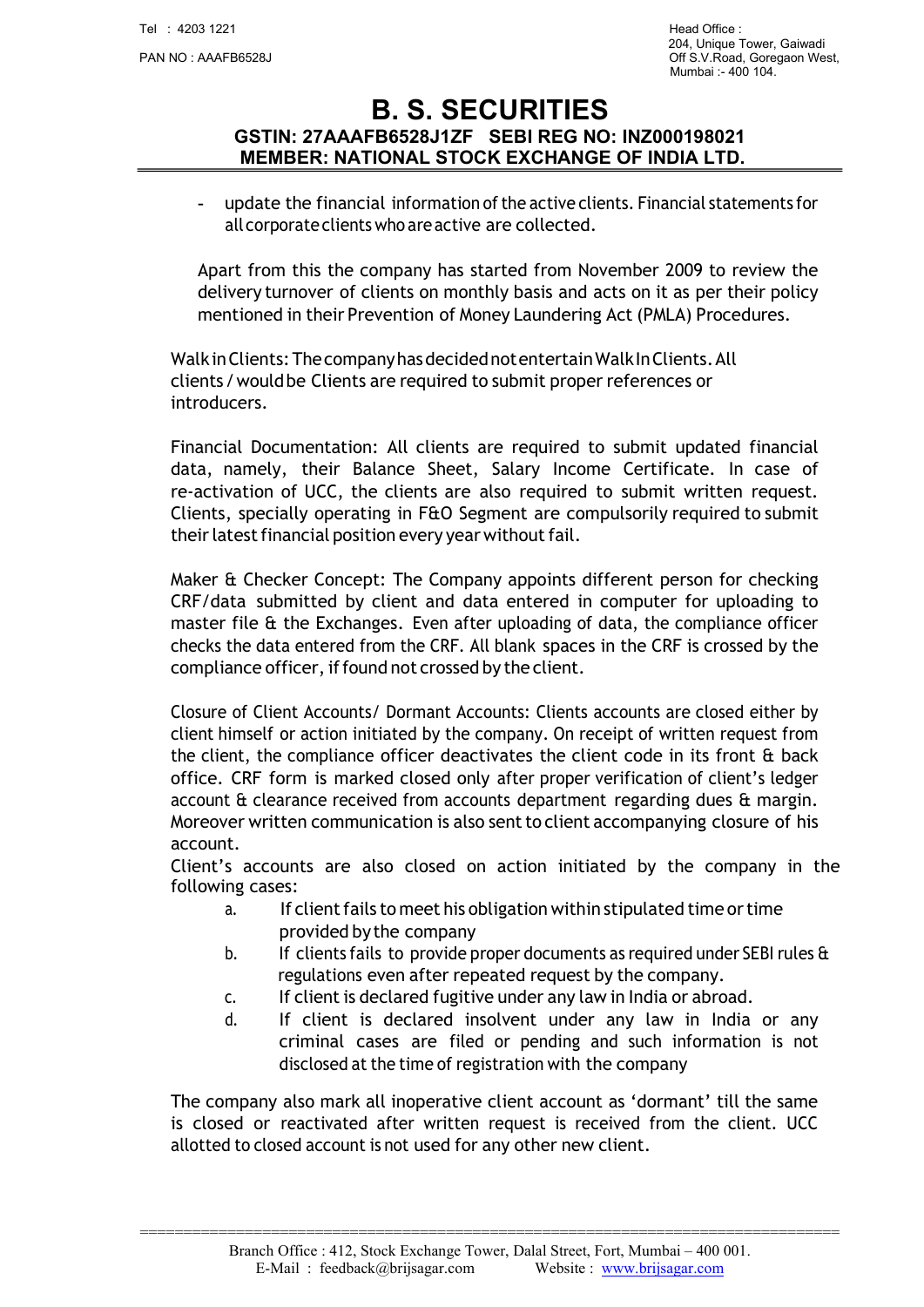## B. TRADING POLICY:

Active Client master list should be uploaded in the NEAT/BOLT/USE/CTCL trading terminal and all the orders from the clients should be checked for the client codes in the list. This will ensure minimal wrong code punching by the dealers.

Dealers should be vigilant in executing the orders of the client. They should check & report to senior authorities / Compliance Officer if any client is giving order of abnormal quantity or rates.

Every client should be contacted after the market hours for trade confirmation. The clients should be asked for the settlement of their obligation before settlement date of the exchange.

Every client must be attended by the staff allocated for the purpose and in his absence; compliance officer must ensure that client is attended by another dealer. Staff/ dealer should check the margin availability/credit limit of the client before executing any trade on his behalf.

No trades will be transferred to code other than entered in trading terminal after trading hours unless there is genuine mistake on part of the dealer of client mentioning the UCC at the time of placing the order. Transfer of code can be done only by the 'compliance officer' during the allowable time frame by the exchange on system provided by it.

This step will help us to trace any discrepancies in the trade as well as timely receipt of cheques and securities from the clients and provide better service.

Contract Notes, Daily Margin Statement, Quarterly Statements of Accounts and Register of Securities to Clients

- 1. All Contract Notes are physically sent and we are in the process of implementing E‐ Contract within 24 hours from the trading date.
- 2. In addition to Contract Notes Daily Margin Statement is dispatched to the clients within 24 hours. The clients are informed about their margin details with breakups in the form of Cash, FDR, BG securities in the daily margin statement sent to them.
- 3. Contract Notes, Daily Margin Statements, Quarterly Statements of Accounts and Register of Securities are all sent to clients either in Physical Form or in Electronic method.
- 4. All the documents dispatched to the client can be easily retrieved from the software. Further backup of all documents sent is kept separately to avoid any type of inconvenience.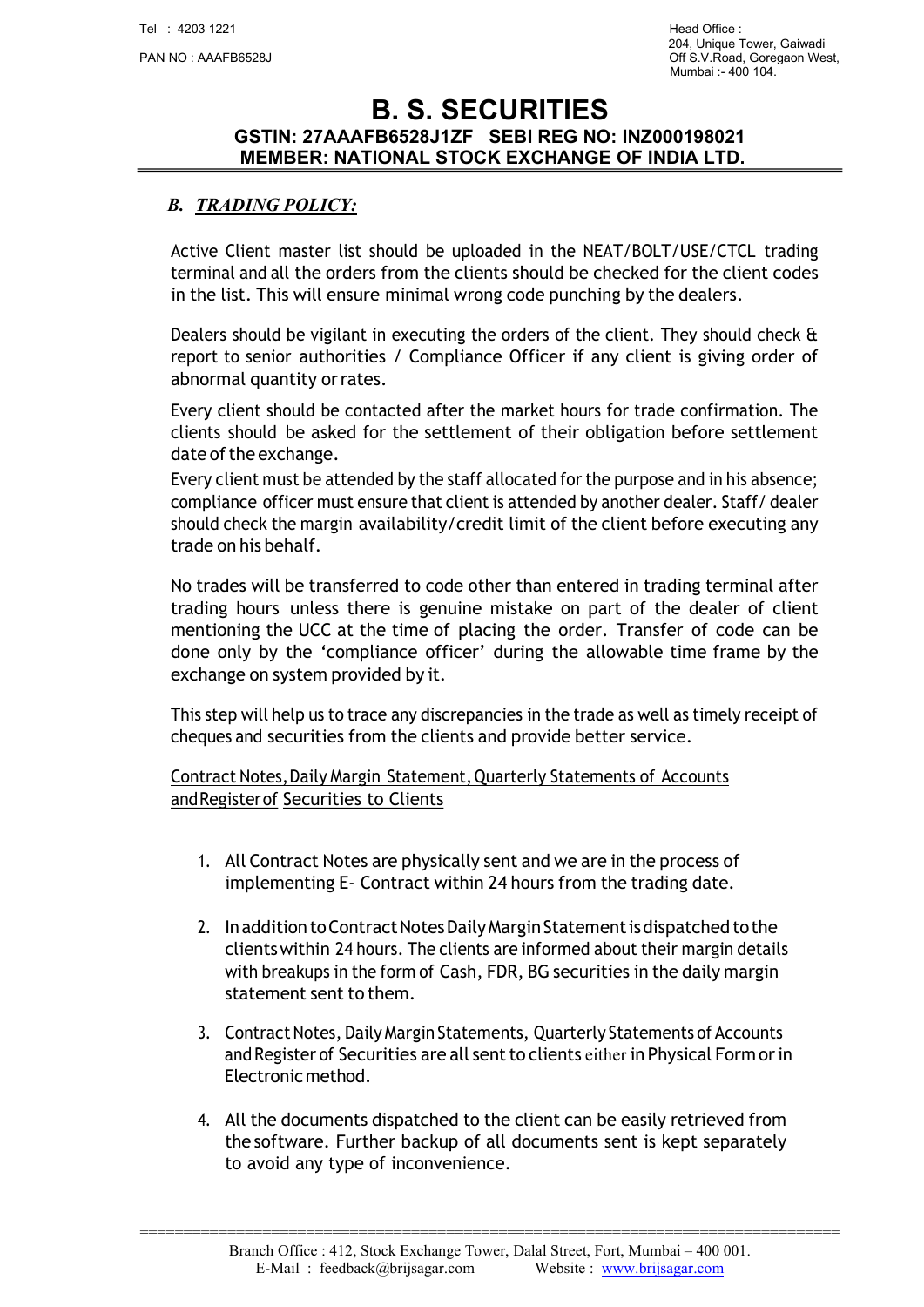### C. PAYMENT POLICY:

- 1. Payments to clients shall be made on Pay out basis i.e within 24 hours of pay out (T+2 day).
- 2. For clients who are desirous of keeping the pay out money with us as margin money can do so by submitting a letter to that effect mentioning therein not to issue cheques until a written request is made. However, such request at a time will be valid for one financial year only and/or until the same in being revoked by the client as the case may be.
- 3. For clients who are desirous of keeping the pay out money with us for future transactions can do so by submitting a letter to that effect mentioning therein to keep their account as 'running account' and periodical cheques may be paid or received. However, the clients are required to neutralize and settle their account once in ever one/three months of first transaction.
- 4. Clients, who have debit balance in one segment and credit balance in other segment, will be paid only if their net balance is credit.
- 5. Margin Money to the clients will be returned only after adjusting debit balance, if any, in their account and/or if they have not defaulted in their obligation to deliver shares/securities.
- 6. Payments to the clients will be directly deposited in their account if mandate is given by them to this effect and they have account in the same bank, where the company has its account.

#### D. RECEIPT POLICIES:

- 1. Cheques from clients would be accepted only of those banks whose details have been provided during client registration.
- 2. No third party cheques would be accepted.
- 3. NO CASH PAYMENT IS ACCEPTED.
- 3. Clients are advised not deposit any cash/cheque directly to company's account. If cheque is deposited then intimation should be given in writing along with pay in slips otherwise credit will not given to client till proper documents are received from client.
- 4. Local Cheques received within 2 PM will be posted to the ledger on the same day. The effect of the cheques received beyond 2 PM would be given on the next day.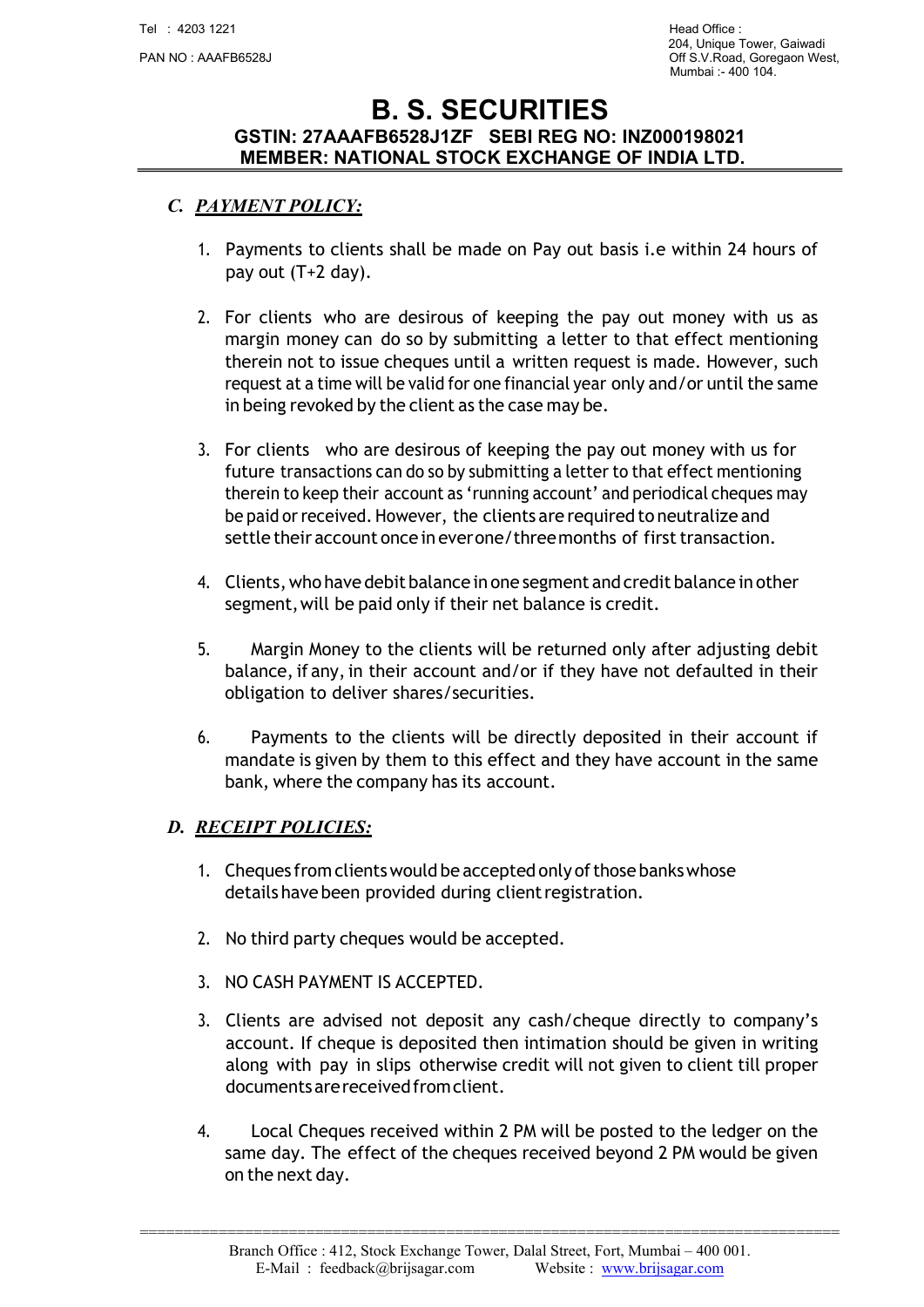5. While receiving RTGS / NEFT from client it must be ensured that the same has been received from clients registered account only. Proper record of the UTR number should be maintained.

### E. PRE‐FUNDED INSTRUMENTS POLICY:

If the aggregate value of Pre‐funded instruments is Rs. 50,000/‐ (Rupees Fifty Thousand Only) or more, per day per client, we may accept the instruments only if the same are accompanied by the name of the bank account holder and number of the bank account debited for the purpose, duly certified by the issuing bank. The mode of certification may include the following:

- 1. Certificate from the issuing bank on its letterhead or on a plain paper with the seal of the issuing bank.
- 2. Certified copy of the requisition slip (portion which is retained by the bank) to issue the instrument.
- 3. Certified copy of the passbook / bank statement for the account debited to issue the instrument.
- 4. Authentication of the bank account number debited and name of the account holder by the issuing bank on the reverse of the instrument.

We may maintain an audit trail of the funds received through electronic funds transfer to ensure that the funds are received from their clients only.

#### F. MARGIN POLICY:

- 1. No trading will be entertained unless up front margin is received in advance for value of trade to be executed on behalf of any client.
- 2. Margin will be accepted in 'Cheque' only unless management decides otherwise.
- 3. If margin is accepted in the form of shares, a haircut on and above 40% will be computed on the price at the day end. All short fall will have to be met immediately by the client in cash or before opening of next trading session, whichever is earlier. No letter or written communication in this regard will be sent to any client for shortage of margin. The client will be responsible for any shortage of his margin with us for his outstanding trades.
- 4. No complain will be entertained for squaring off of outstanding trades or liquidating of margin by the management in absence of short fall of margin at any stage by the client. It will be sole discretion of the management to decide on 'spot' whether to square off outstanding trades of a client and margin be liquidated to meet the short fall.
- 5. Any amount payable on account of 'Mart to market' has to be paid in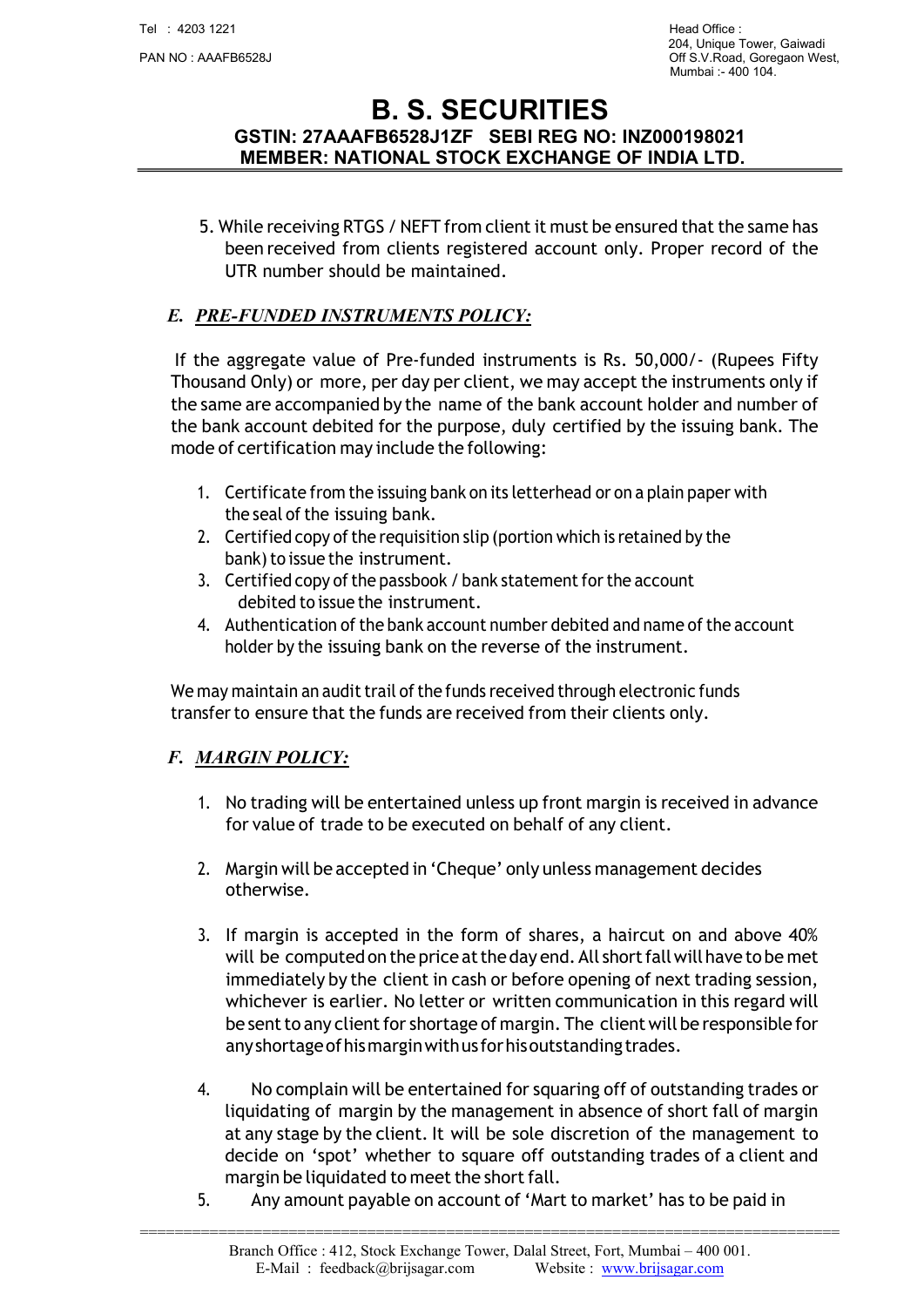204, Unique Tower, Gaiwadi يو 204, 2014 204, Unique Tower, Gaiwadi<br>Off S.V.Road. Goregaon We Off S.V.Road, Goregaon West, Mumbai :- 400 104.

# B. S. SECURITIES GSTIN: 27AAAFB6528J1ZF SEBI REG NO: INZ000198021 MEMBER: NATIONAL STOCK EXCHANGE OF INDIA LTD.

cash by the client before opening of next trading session. Amount paid must be in the form of clear bank balance given on the day of trade. If clear balances of margin/ MTM are not available, the management will at its sole discretion square off the trades of any client, which in its opinion can put the company or its other clients to unnecessary market risk.

6. The company reserves the right to liquidate a client's position, if the client fails to maintain proper margin with the company. Further, company also reserves the right to liquidate/neutralize a client's position in extra ordinary fall or rise in market price sensitive index, which in the opinion of the company may have a bearing on the future survival of the company and its business.

### G. INVESTOR REDRESSAL SYSTEM/ MECHANISM:

- 1. The company has a separate manual register for recording all clients related complain either received personally or via post or via email.
- 2. The company has also designated email ID for sending complains by its investors or clients. The email Id has been disclosed in the KYC Kit sent to all clients at the time of registration as well as is mentioned on the contract note.
- 3. The company has also kept manual investors complain register at its all branches and the same are verified by the compliance officer or its team of official from time to time.
- 4. On receiving the complain, the Compliance officer is authorized to dispose off the complain on its merit and write personally to the client of all action taken by him for satisfaction of the client.
- 5. If the compliance officer deserves the attention of the higher management or if the compliance officer is unable to dispose off complain to the satisfaction of the client or the exchange or the SEBI, the designated directors are informed of the situation by the compliance officer and all documents are placed before them within seven days of the receipt of the complain.
- 6. The designated director's review the pending complains every seven days along with matters needed their attention.